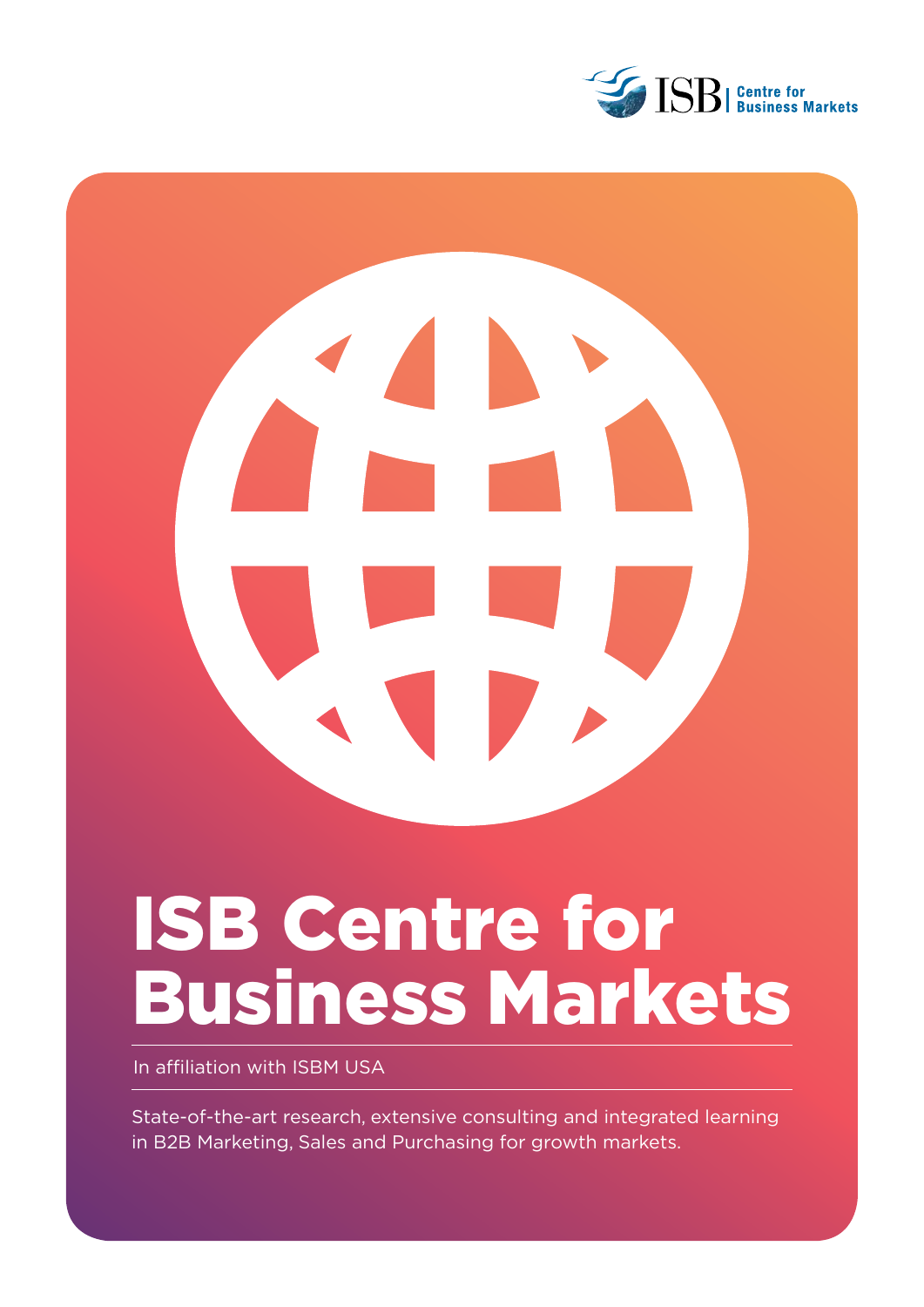

## **INDIAN SCHOOL OF BUSINESS - CENTRE FOR BUSINESS MARKETS (ISB-CBM)**

ISB-CBM is a unique collaboration between the Indian School of Business (ISB) and the Institute for the Study of Business Markets (ISBM). Instituted to serve the growing needs of the business elite in Asia, the Centre helps conduct state-of-the-art research focused on business markets.

The Institute for the Study of Business Markets (ISBM) was established in 1983 at The Smeal College of Business at Pennsylvania State University in USA with the mission of advancing research for the creation of new knowledge, tools and approaches in B2B Marketing. ISBM is a virtual network of over 200 researchers in academic organisations around the world, connected with over 40 multi-national member firms with global operations, such as GlaxoSmithKline, ExxonMobil, Dow Chemical Co. and Westinghouse Electric.

The Centre has been created to deliver strategic interventions for businesses dealing with change and complexity on an exponential scale. Helping B2B-oriented organisations in India and Asia design innovative next-generation solutions, the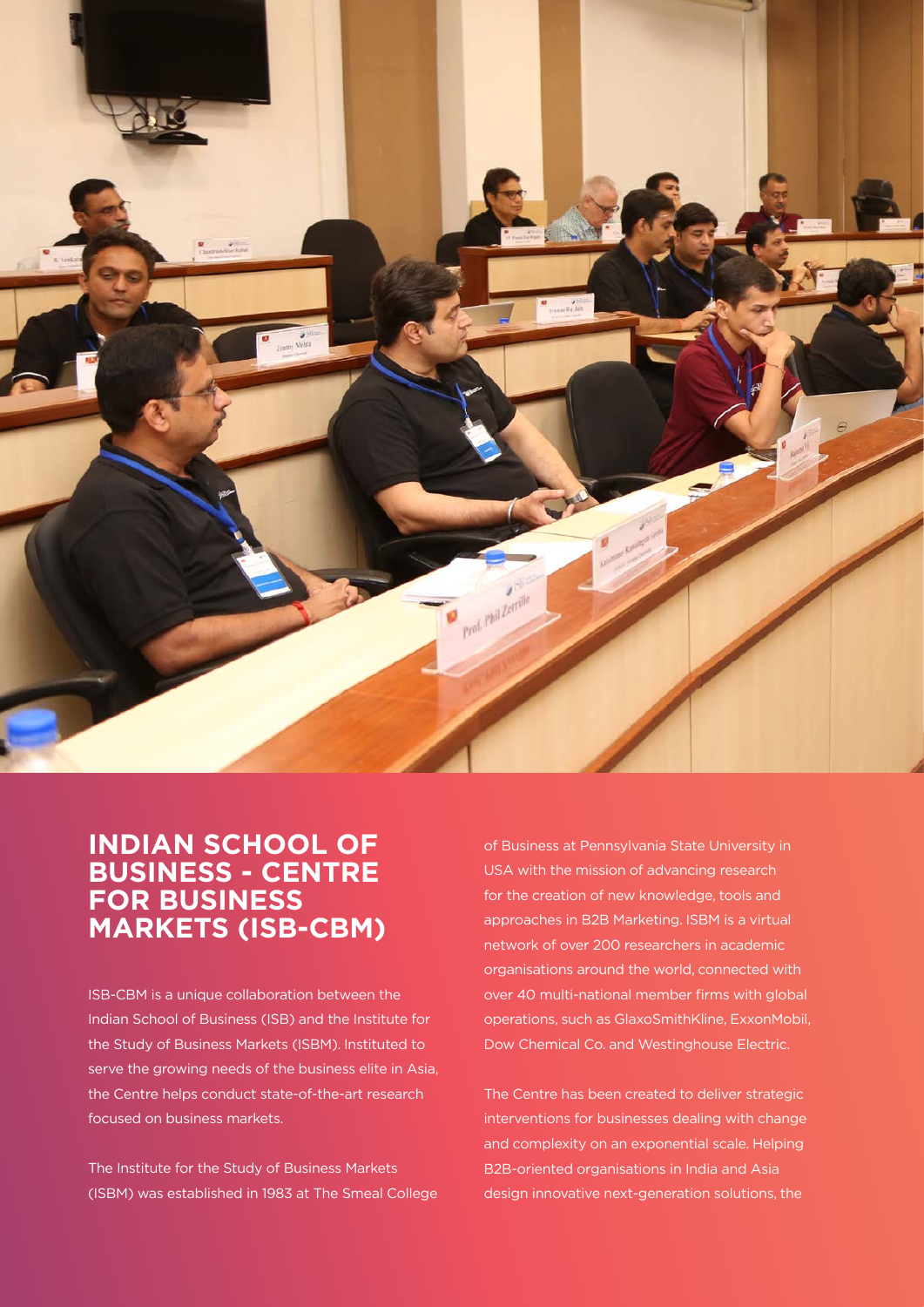

Centre is built to disrupt traditional models of working across the region.

The Centre also functions as an exclusive events platform for Asia's finest leaders. Drawing executive-level practitioners and acclaimed B2B marketing academics, it is a hotbed of thought leadership powered by deep research and knowledge.

The Centre also offers professional development programmes to high-ranking executives. These exclusive programmes and events are restricted to firms with membership to the Centre.

Learn more about [CBM from the Director -](https://www.youtube.com/watch?v=TvCAE4cmJO4)  **Professor DVR Seshadri**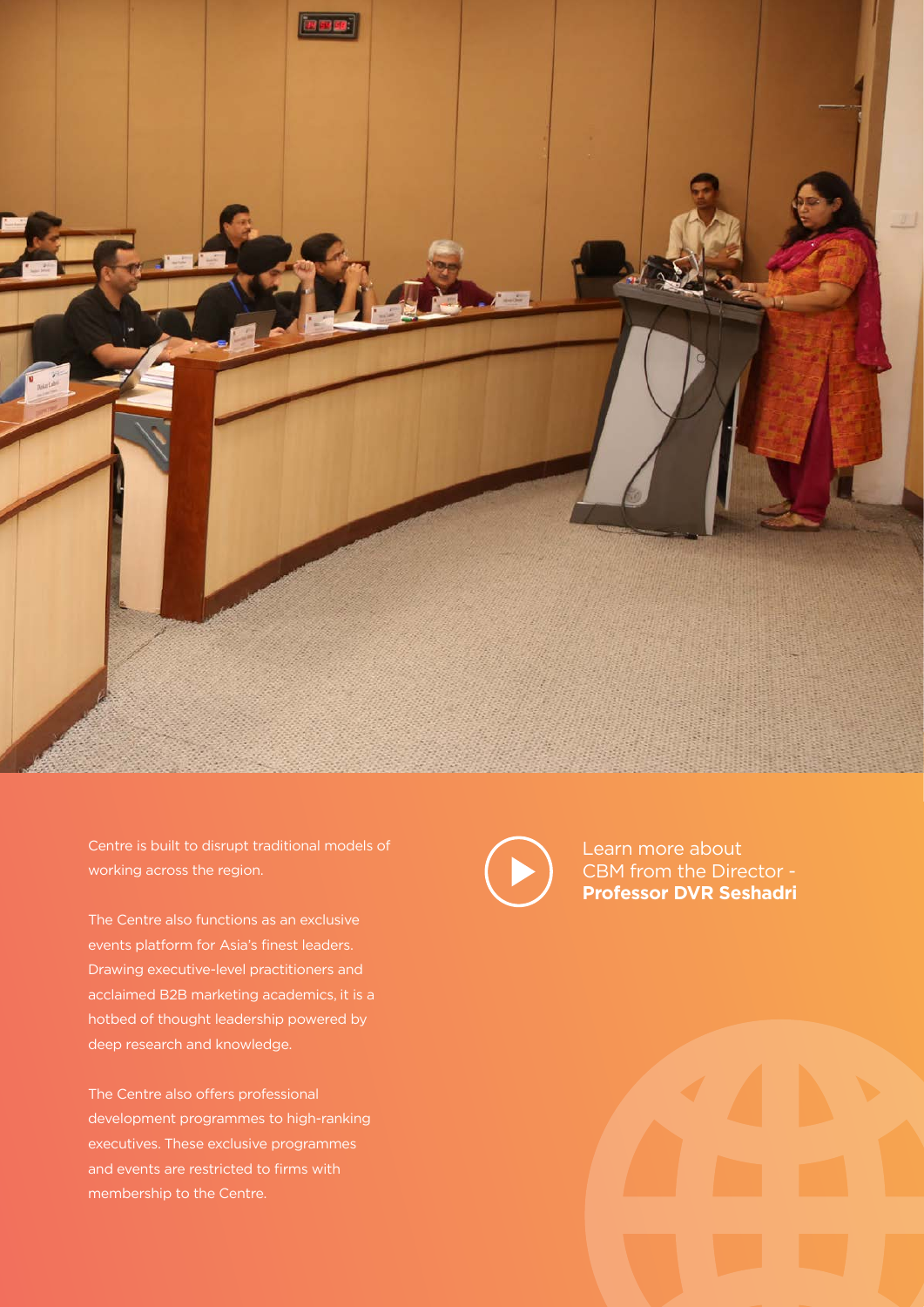# **VALUE PROPOSITION FOR MEMBER ORGANISATIONS**

Membership to ISB CBM offers extraordinary value to B2B organisations. The Centre will work in close collaboration with your business, conducting customised research programmes with the world-class resources of ISB at your disposal. As Asia's only specialist Centre focussed on helping you get more out of your B2B Marketing and Sales efforts, ISB CBM offers a unique set of advantages.

## **DISCOVER HOW YOUR BUSINESS CAN BENEFIT FROM THE ISB CBM MEMBERSHIP**

ISB-CBM offers a robust platform for B2B organisations to elevate their performance. Member organisations enjoy special privileges and exclusive offers for their leadership development programmes.



**Invitation to the Annual General Meeting of CBM**



**Invitation to attend guest speaker sessions at ISB**



**Access to a unique platform for branding, marketing and networking** Access to a unique<br>platform for branding,<br>marketing and<br>networking



**Access to ISB-CBM's digital learning platform for extended learning and collaboration**



**Exclusive events for CXO-level leaders to exchange ideas and thought leadership** Exclusive events for<br>CXO-level leaders to<br>exchange ideas and<br>thought leadership



**Subscription to ISBInsight, ISB's flagship research journal**



**Access to ISB practice-oriented white papers**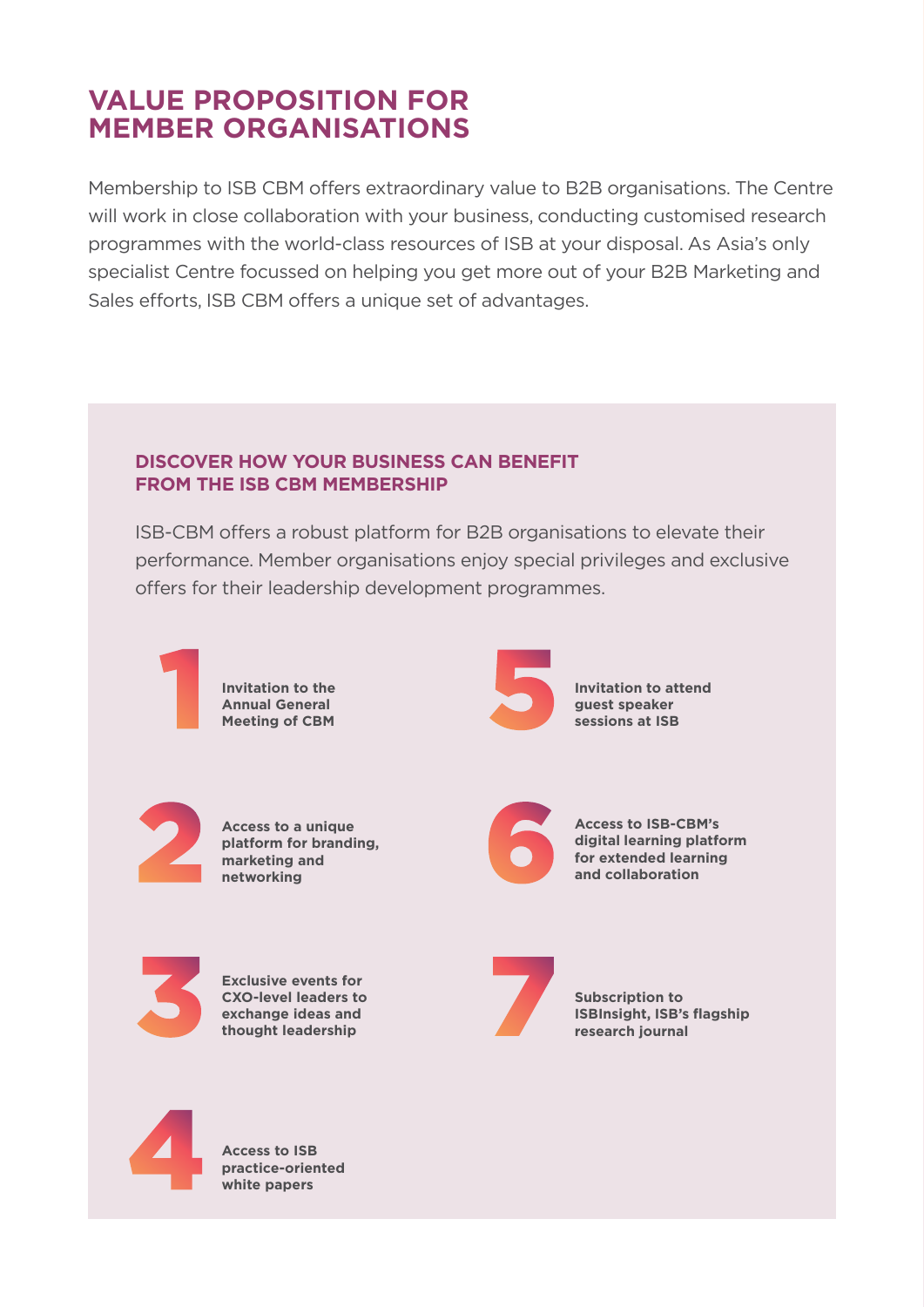# **ADDITIONAL BENEFITS AND SERVICES (AT A FEE)**

| -- |  |
|----|--|
|    |  |

## **Coaching**

- Access to various calendarised learning programmes
- Intensive mentoring on addressing key challenges being faced by member companies by globally renowned academicians with realworld experience in the industry
- Practicum, wherein designated personnel from the company may be nominated to work with ISB-CBM Academic Scholars for highend on-the-job skill development in pre-defined aspects of Business Market Management in the VUCA world
- Day-long interaction/s on preselected topic(s) at the company's premises with appropriate ISB-CBM Academic Scholars



### **Research**

- Access to industry-specific data (for non-commercial use)
- Syndicated research on a specific theme or topic by a group of interested companies
- Participation in custom studies to understand challenges of companies in growth markets
- Dedicated research to address company-specific challenges in the realm of B2B Marketing, Sales and Purchasing
- Eligibility to have company-specific case studies developed, covering specific key challenges being addressed by the company
- Eligibility to participate in joint partnerships facilitated by ISB-CBM, i.e., work with other companies to address common challenges



## **Consulting**

- Access to ISB-CBM Academic Scholars for specific consultancy services
- Internship by ISB students at the company for working on projects of importance to the company
- Showcasing company and CXOinitiated thought leadership and best practices to the world through assistance in developing practiceoriented management papers and articles that can be published to help the company and its CXOs build both company and personal brand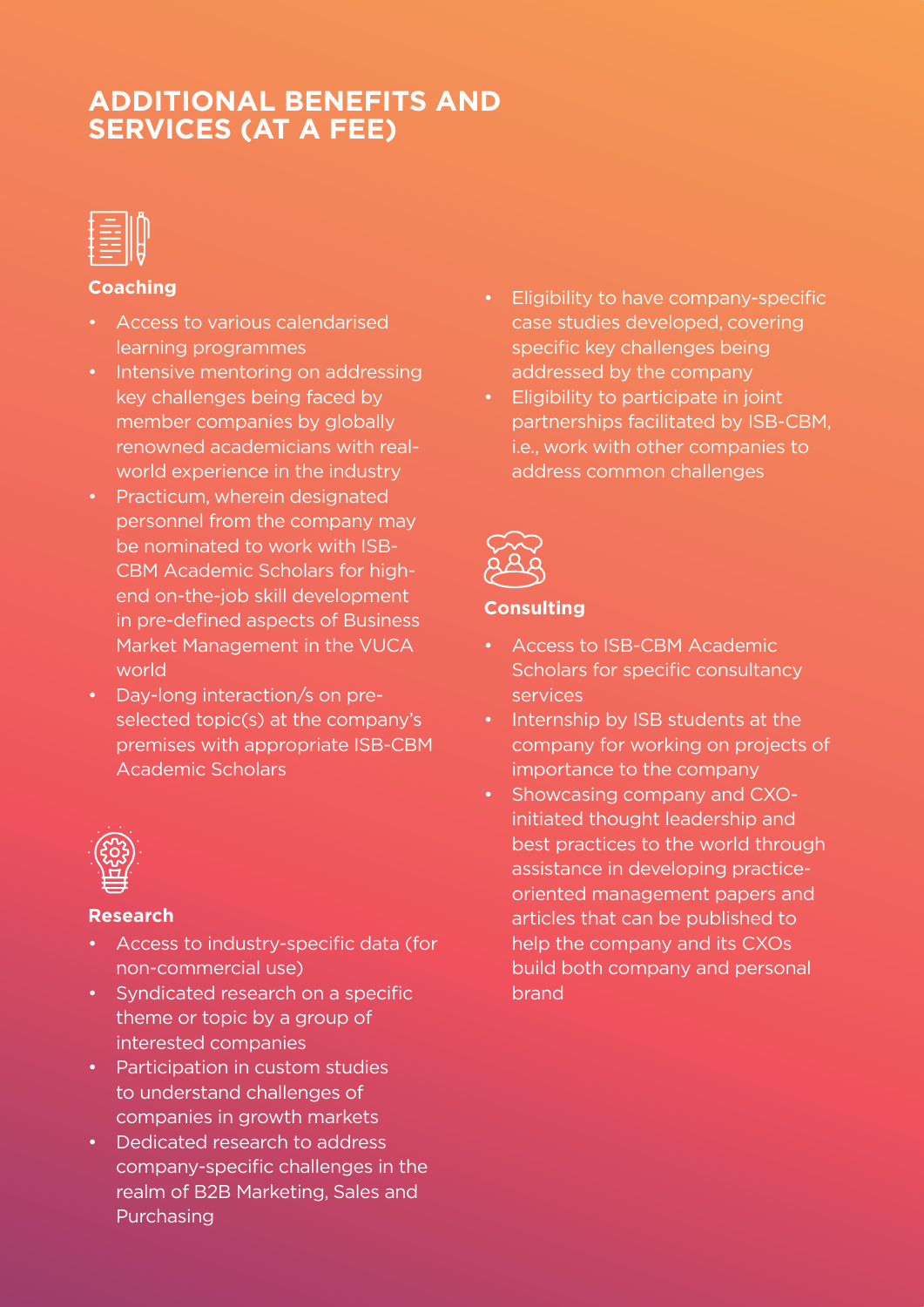# **ANNUAL MEMBERSHIP FEE**

#### **INR 2,50,000 + GST (per company)**

Group Discount for 2 to 4 companies from the same corporate group, 30% discount on the annual membership fee

Annual fee for Corporate groups taking membership for 5 or more companies: **INR 7.5 Lacs + GST** (paid in lumpsum)

Corporate groups taking membership for 3 or more companies, can pay the fee in 2 instalments.



## **TENTATIVE PROGRAMME CALENDAR FOR 2020-2021**

| <b>Programme Name</b>                                                  | <b>Date and Venue</b>                           | <b>Faculty</b>                                |
|------------------------------------------------------------------------|-------------------------------------------------|-----------------------------------------------|
| Key Account and Customer Relationship<br>Management                    | January 27 - 29, 2020<br>ISB, Hyderabad Campus  | Kiran Pedada, Arunachalam,<br>D.V.R. Seshadri |
| Unleasing Growth Through Digital Transformation<br>in Business Markets | February 27 - 29, 2020<br>ISB, Hyderabad Campus | Ramakrishna Nidumolu.<br>D.V.R. Seshadri      |
| Strategic Thinking for Success in Business<br>Markets                  | April 20 - 22, 2020<br>ISB, Hyderabad Campus    | James A. Narus.<br>D.V.R. Seshadri            |
| Building Responsible B2B Distribution Channel                          | <b>TBD</b>                                      | Phil Zerrillo.<br>Madhu Viswanathan           |
| Pricing Strategies and Value Extraction in<br><b>Business Markets</b>  | <b>TBD</b>                                      | Manish Gangwar,<br>Rajendra Srivastava        |
| Data Analytics                                                         | TBD                                             | Sudhir Voleti                                 |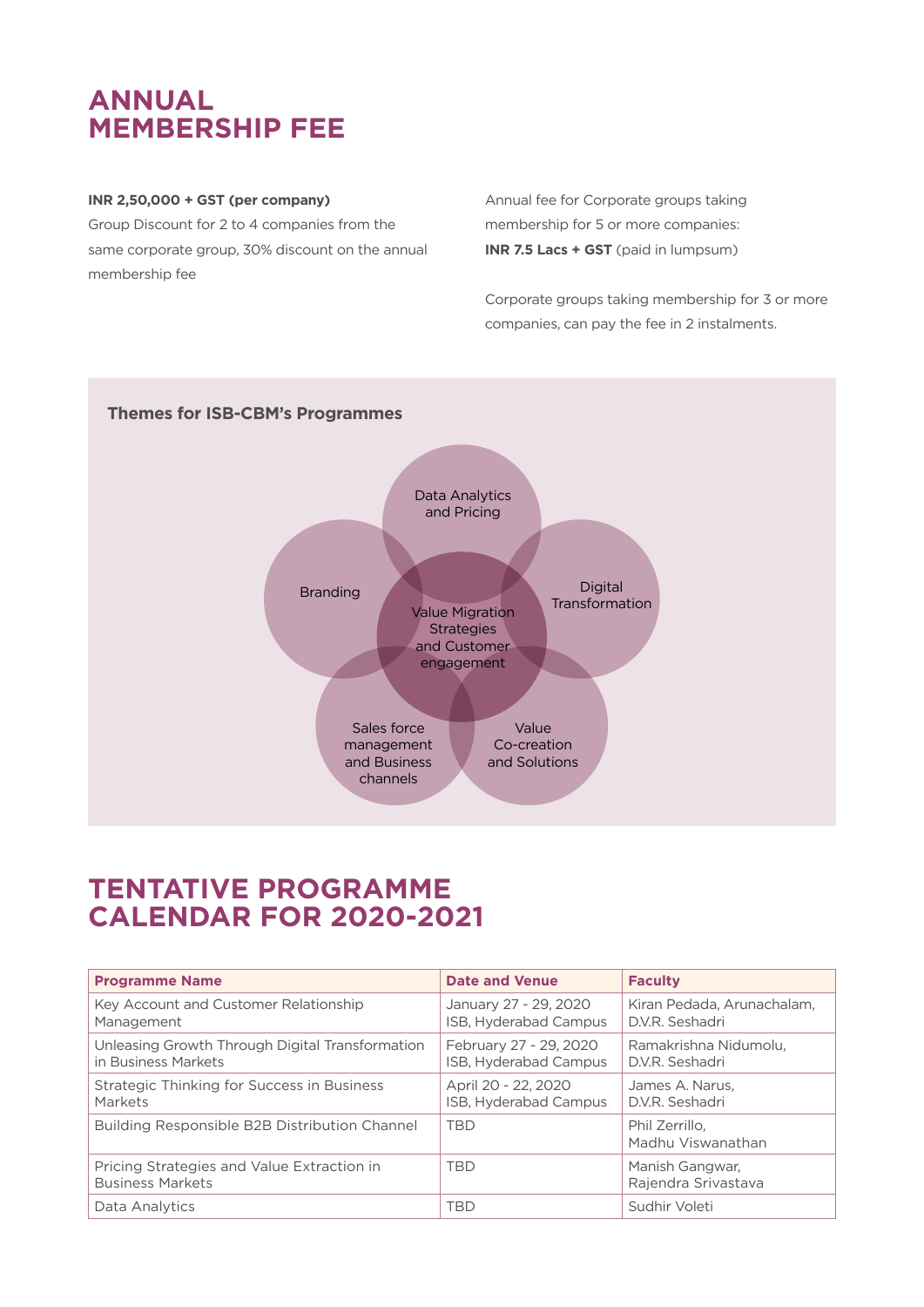

## **THE ISB-CBM'S EDUCATION PARTNERS**

The following ISB Research Centres and Institutes (RCIs) are the education partners:

- Bharti Institute of Public Policy
- Munjal Institute for Global Manufacturing
- Punj Lloyd Institute of Infrastructure Management
- Max Institute of Healthcare Management

# **ABOUT INDIAN SCHOOL OF BUSINESS**

Indian School of Business (ISB) is a top-ranking global business school offering world-class management education across its two campuses: Hyderabad and Mohali. The school has grown at a rapid pace over the 17 years since its inception and already has several notable accomplishments to its credit: It is the youngest school ever to be consistently ranked among top Global MBA programmes; one among the select 100 Global B-schools to have AACSB and EQUIS accreditation; one of the largest providers of executive education in Asia; and the most research-productive Indian management institution. ISB has been ranked 24th among the top 100 business schools in the Financial Times MBA 2019 global rankings. The strong support of associate schools - The Kellogg School of Management, The Wharton School, The London Business School, MIT Sloan School of Management, The Fletcher School and other global business schools - has been a key factor that has helped ISB to emerge as a school offering the best of management education backed by cutting-edge research. The ISB brand is now represented by a network of 9,800+ accomplished PGP, PGPMAX, PGPpro and PGP MFAB alumni and more than 45,000 alumni from the Executive Education programmes, working in leading companies, government institutions and non-profits spread across 40+ countries, and over 400 alumni running their own ventures.